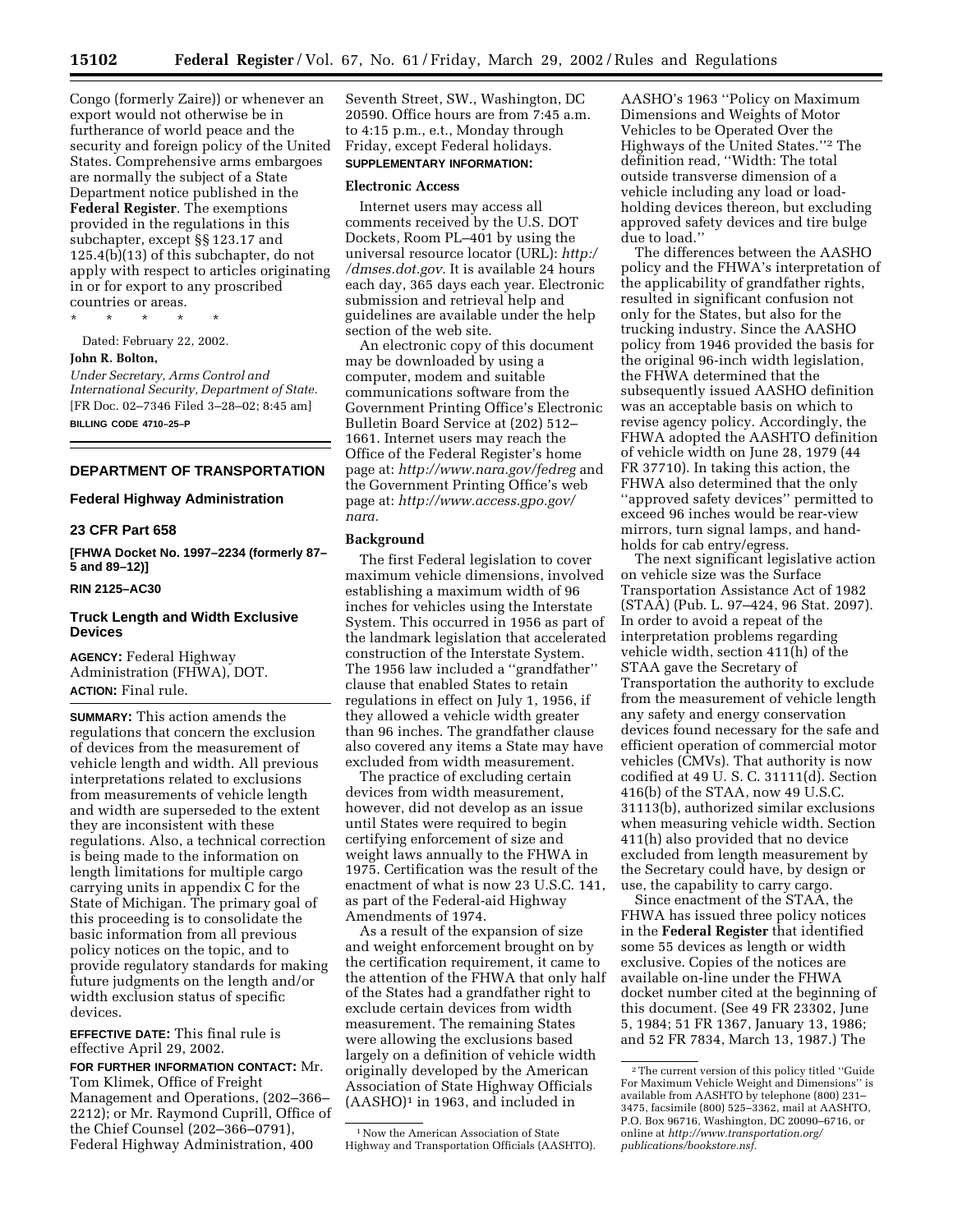FHWA has also handled a number of questions concerning specific pieces of equipment over the years.

This action completes a rulemaking process originally initiated through an advance notice of proposed rulemaking (ANPRM) issued on December 26, 1989 (54 FR 52951). The primary goal of this proceeding is to consolidate the basic information from all previous policy notices on the topic, and to provide regulatory standards for making future judgments on the length and/or width exclusion status of specific devices.

A notice of proposed rulemaking (NPRM) to amend the appropriate sections of 23 CFR part 658 was published on August 18, 2000 (65 FR 50471). In response to the NPRM, 57 additional entries were made to the docket. These entries represent 49 sets of comments, as some of the entries were duplicates, or multiple submissions from the same entity. Comments were provided by 12 companies involved in the manufacture or shipping of vehicles and/or related equipment, 11 commercial-vehiclerelated industry associations, 10 different State transportation or police agencies, 10 motor carriers, two organizations of State officials, two individuals, one safety advocacy group, and one congressional committee.

#### **Scope and Applicability**

The final rule published today applies to vehicles authorized by the provisions of the STAA while operating on the National Network (NN) 3 and routes giving reasonable access to and from the NN. Nothing in this rule, however, would prohibit States from applying the rule to other vehicles and/or highway systems.

The primary goal of this rulemaking is to establish a simplified manner of determining what devices attached to a commercial vehicle are included or excluded when measuring vehicle dimensions for compliance with applicable length and width laws. As noted earlier, this rulemaking began in 1989. As the NPRM explained, however, the FHWA has been issuing interpretations on this subject since the 1970's. The equipment and enforcement practices in use today have evolved over the last quarter century in response to

these directives. The intent of this proceeding is to continue to allow virtually all of the equipment and devices the FHWA has previously indicated are, or should be, excludable from the measurement of vehicle length or width. Included are the devices listed in previous **Federal Register** notices, provided they meet the detailed requirements of the rules promulgated today, specifically:

(1) Notice of interpretation (NOI) at 51 FR 1367 (January 13, 1986).

• A device up to 8 inches long at the front of a trailer chassis the purpose of which is to secure containers and prevent movement in transit.

(2) NOI at 52 FR 7834 (March 13, 1987).

• Non-load carrying tie-down devices on automobile transporters;

• Non-load carrying devices falling within the swing radius of the trailer as measured from the kingpin to the front corner of the trailer;

• Any add-on equipment such as lift gates, winches, etc., at the rear of a trailer that do not extend more than 24 inches from the rear of a trailer in the up position;

• Non-rigid aerodynamic devices that do not extend more than 5 feet from the rear of a trailer in the operational position. Such devices shall not obscure tail lamps, turn signals, marker lamps, identification lamps, license plates, hazardous material placards, or any other required safety device;

• A front coupler device on a semitrailer or trailer used in road and rail intermodal operations.

Other devices at the front of a semitrailer or trailer including:

• Aerodynamic device, air deflector;

- Air compressor;
- Certificate holder (manifest box);
- Door vent hardware;
- Electrical connector;
- Gladhand;
- Handhold;
- Hazardous material placard;
- Heater;
- Ladder;
- Pickup plate lip;
- Pump offline on tank trailer;
- Refrigeration unit;
- Removable bulkhead;
- Removable stakes;
- Stabilizing jack (anti-nosedive device);
	- Stake pockets;
	- Step;
	- Tarp basket;
	- Tire carrier; and
	- Uppercoupler.

Devices at the rear of a semitrailer or trailer including:

- Air compressor;
- Handhold;
- Hazardous material placard;
- Ladder;
- Lift gate;
- Pintle hook; • Removable stakes;
- 
- Resilient bumper block;
- Splash and spray suppression device;
	- Stake pockets; and
	- Step.

Devices excluded from width determination, not to exceed 3 inches from the side of the vehicle including:

- Corner caps;
- Hazardous materials placards;
- Lift pads for trailer on flatcar

(piggyback) operation;

- Rain gutters;
- Rear and side door hinges and their protective hardware;
	- Side marker lamps;
	- Tarp and tarp hardware;

• Tie-down assembly on platform trailers;

- Wall variation from true flat; and
- Weevil pins and sockets on low-bed trailers.

## **Discussion of Comments**

The National Truck Equipment Association (NTEA) requested that straight trucks be included in the final rule coverage. Because the STAA is silent with respect to straight trucks, the authority to regulate their operation remains with the States.

The Morgan Corporation, a manufacturer of truck bodies and related equipment, posed several questions:

1. Will changes in the length and width measurements in the Federal regulations supersede the States' rules for length and/or width exclusions, or will the States be empowered to change, add, or delete exclusions as they see fit?

State regulations for STAA vehicles operating on the NN, or routes providing reasonable access to and from the NN, must be in accord with this final rule. States, however, retain the authority to determine the rules that apply to other, non-STAA vehicles wherever they operate.

2. Where is the 3-inch exclusion located? If the vehicle is 96-inches wide, is the allowance 6-inches on each side and front of the vehicle? If the vehicle is 102-inches wide is the allowance 3 inches on each side and the front of the vehicle? Where will the 12-inch allowance for rearview mirrors be measured? If stake pockets, rub rails, and stake racks are present and the total width of the vehicle is 108-inches, will this be legal?

As mentioned earlier, the final rule published today applies to vehicles authorized by the provisions of the

<sup>3</sup>As defined 23 CFR part 658, The National Network is the composite of the individual network of highways in each State on which vehicles authorized by the provisions of the STAA are allowed to operate. The network in each State includes the Interstate System, exclusive of those portions excepted under § 658.11(f) or deleted under  $\S 658.11(d)$ , and those portions of the Federal-aid Primary System in existence on June 1, 1991, set out by the FHWA in appendix A to this part.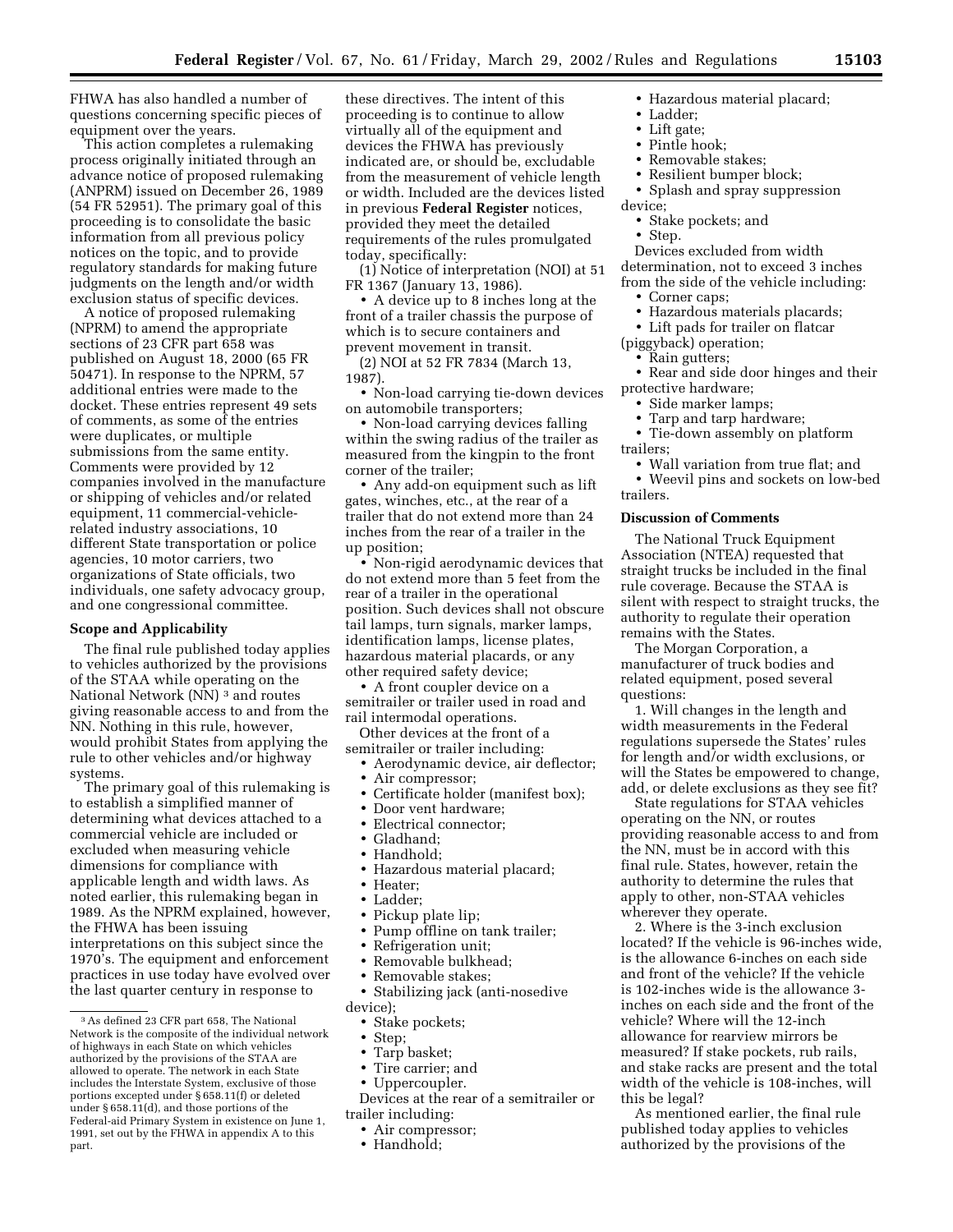STAA while operating on the National Network NN and routes giving reasonable access to and from the NN. A 96-inch wide vehicle is not a STAA vehicle at least with respect to its width. The decision as to width of an exclusion zone is a State determination.

As will be explained later in this document, the 12-inch maximum mirror extension proposed in the NPRM is not being adopted. The safe placement of mirrors will be a decision left to the vehicle manufacturers so that the most advantageous designs can be adopted for the various types of commercial vehicles.

If the stake pockets, sub-rails, and stake racks on a 102-inch wide vehicle are located within 3-inches of the side of the cargo-carrying platform, they are legal.

3. The proposed rule discussed a 24 inch lift gate and a 6-inch resilient bumper. Does this mean that a trailer may have a 24-inch wide lift gate that is exempt from length measurement plus a 6-inch resilient bumper attached to the lift gate? Will these extensions be legal?

No, under § 658.16(c) of the final rule, exclusions are specific and may not be added to other excludable devices. Therefore, a vehicle can have the lift gate or the bumper, but not both.

The Western Association of State Highway Transportation Officials (WASHTO) Committee on Highway Transport expressed several concerns. First is a need for clear regulatory language, so that the transportation industry and enforcement community will know which devices are excluded from the length and width determinations. Second, WASHTO believes the NPRM allowed too much room for interpretation which may result in longer and wider trailers. And third, specific items such as roof structures, sidewalls, taillight assemblies, and undercarriage devices should be included in all measurements.

The regulation issued today restates practices that have been widely, though not universally, accepted since the 1970's. It does not authorize incremental expansion of vehicle size. Most of the devices listed in previous **Federal Register** notices on this issue are included in this rule. Devices developed in the future will be covered, as long they meet the dimensional requirements of this final rule, and do not carry cargo.

The Illinois DOT requested publication of a list of ''efficiency enhancing devices'' as part of the final rule. Virtually all of the devices included in the previous **Federal**

**Register** notices on this issue (the NOI's from 1986 and 1987) are listed in this final rule, as well as any additional devices developed since then that the FHWA has indicated should also be excluded from vehicle measurement. Some of these are safety, rather than efficiency-enhancing devices but we see no need to list them separately.

The Oregon DOT expressed concern regarding specific devices, but chief among the State's issues was that the NPRM was too broad in its scope and could easily result in unintentional increases in vehicle width and length. The State's primary example involved use of the rolling tarp systems that have been developed in recent years. In the context of this discussion, a ''tarp system'' or ''rolling tarp system'' refers to the aftermarket system that encloses the cargo area of a flatbed semitrailer. Such systems are designed to be stowed accordion-style at either end of the trailer during loading, and then rolled out and locked in place. To accommodate this type of operation, a two- to three-inch rail is added to the side edge of the flatbed, extending the full length of the trailer. Ribs that provide internal support for the closed system slide or roll along the side rail, depending on the specific design of the system. A bulkhead at the front of the unit and doors at the rear are also generally a part of these systems, and are used to support the tarp in the operational position. Tarp systems will be more fully discussed later in this document. The Oregon position is that even though these systems may have some safety benefit for the operator, the resulting vehicle is in fact 108 inches wide. The State contends that the NOI of 1987 did not intend to allow 108-inch wide trailers under any circumstances.

Trailers may, in fact, be up to 108 inches wide, measured from the outermost points of two 3-inch width exclusive devices. That is neither new nor illegal. It has been the policy of the FHWA since the 1970's to allow a 3 inch width exclusion on either side of a trailer. There is no difference in principle between exclusions for tarp systems and for stake pockets, which have been used on flatbeds for well over half a century. Congress clearly knew of the FHWA policy, and approved it in the STAA.

An ancillary argument of the Oregon DOT to the allowance of tarp systems is that such an action will cause the State to reconsider the availability of several routes from its list of approved reasonable access routes. Again, this final rule does not change existing practice. Any route currently included on the NN, or used for reasonable

access, can be reviewed for continuing use under procedures available in this part.

The Wisconsin DOT expressed a general concern similar to that from the Oregon DOT that the NPRM was too expansive about what could be excluded from measurement and that the ultimate result would be wider and longer vehicles. Specifically, Wisconsin is apprehensive that a motor carrier may try to carry additional equipment such as tools, or even decorations, outside of a vehicle to increase the cargo-carrying capability. The exclusion of lifts, bumpers, forklifts and loading dollies would create potential safety problems around the vehicle. The State also commented that the title of the definition ''safety devices-width exclusive'' is misleading as well as vague, and would allow the exclusion of any non-cargo carrying device, including advertising and decorations.

This final rule changes the title of the definition to ''width exclusive devices'' for consistency with length exclusive definition. Both definitions, however, have been changed to clarify that only devices that contribute to a vehicle's safe operation or energy conservation, can be excluded from the length or width of a vehicle. Fork lifts and loading dollies are not excluded from length measurement, as they do not directly contribute to the safe operation of a vehicle, or help to conserve energy. They are carried as needed and if not carried directly on the vehicle, would be considered cargo overhang, subject to State determinations on acceptability.

The Massachusetts State Police also would like to have a list of excludable items published as part of the rule, as the list would then automatically be incorporated into State statutes and make it easier for a magistrate to adjudicate any citations. They also believe that the State should have the basic authority to decide if an appurtenance should be excluded from width measurement.

As stated previously, the list of excludable items previously published as part of earlier NOI's is part of the final rule published today. Each State must have uniform rules with respect to measurement of STAA vehicles. The goal of this final rule is to provide that uniformity and minimize the opportunities for non-uniform treatment among States.

The Truck Trailer Manufacturers Association (TTMA) is an organization that develops and publishes position papers used by the industry to maintain uniform standards in trailer construction and repair. While generally supporting the NPRM, the TTMA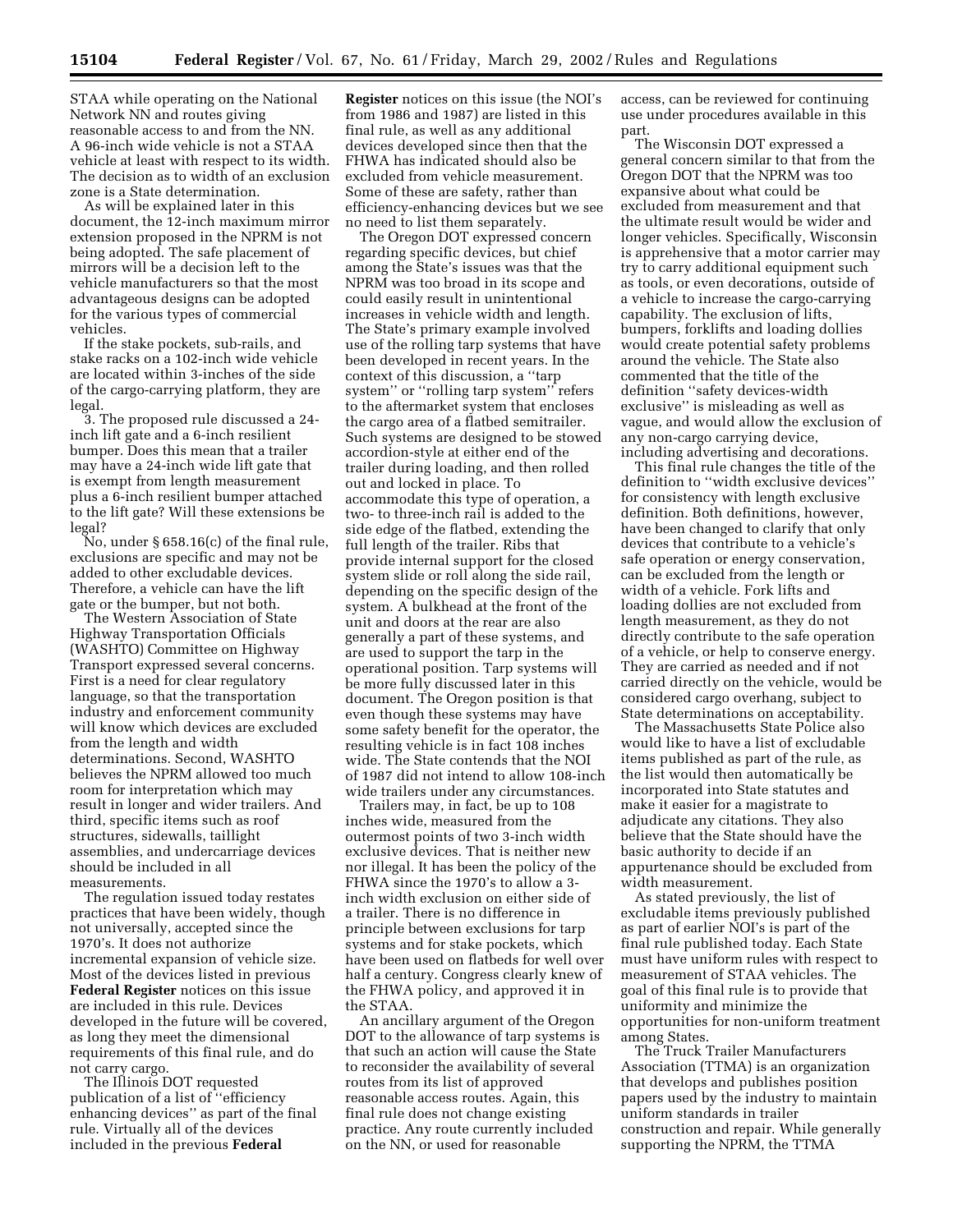wanted two specific items included in the rule: (1) A one-inch exclusion for structural repairs and reinforcements on side doors, and (2) a reference to a TTMA ''Recommended Practice'' bulletin incorporating all length and width exclusive guidance.

As discussed in the Supplementary Information section of the NPRM, the one-inch exclusion for structural repairs, etc., will continue to be allowed, but within the 3-inch general exclusion. It is not additive, i.e., it does not allow a 3-inch plus a 1-inch width exclusion in the area of the reinforced sections. This exclusion is limited to van (box) semitrailers. Weld-on or bolton repairs may be necessary during the life of the unit to maintain the operational safety of the trailer. Vehicles needn't be discarded or completely rebuilt to original specifications when damaged on one side.

This final rule is clear on what is and is not to be excluded from width measurement. The TTMA is free to include the regulatory language as part of its bulletin service for members, but referring to a TTMA bulletin in a regulation could restrict availability of the regulatory information to organization members and/or bulletin subscribers.

Multinational discussions on harmonization of vehicle weights and dimensions have been under way between the United States, Canada, and Mexico since ratification of the North American Free Trade Agreement (NAFTA) in 1994. In recognition of this activity the FHWA is preparing an NPRM to consider an extension from three to four inches of the distance that non-property carrying devices may protrude from the side of a commercial vehicle.

### **Tarp Systems**

As described earlier in this document, a ''tarp system'' or ''rolling tarp system'' refers to the aftermarket system that encloses the cargo area of a flatbed semitrailer. Such systems are designed to be stowed accordion-style at either end of the trailer during loading, and then rolled out and locked in place.

The Illinois, Maryland, and Oregon DOT's oppose rolling tarp systems as they believe these systems result in wider vehicles, i.e., up to 108-inches wide. They claim that the 108-inch bulkheads at the front of the trailer and 108-inch metal doors at the rear, necessary components of certain designs, further support their argument regarding width. Illinois and Maryland also oppose the tarp systems because they provide increased efficiency for only one portion of an industry, an

action that these States consider potentially discriminatory in a business sense.

On the other hand, eight motor carriers, seven manufactures, two national associations, one leasing company, and one individual driver, provided support for the continued exclusion of these systems from width enforcement measurement. They argued that (1) national uniformity on treatment of these systems is needed; (2) the tarp systems improve accessibility and safe and efficient loading/unloading; (3) the systems drastically reduce the risk of injury since drivers do not have to climb onto the load to spread and secure heavy tarps; and (4) the systems protect cargo from weather and road debris, as well as protecting surrounding traffic from small bits of the cargo that may work loose. The importance of the driver safety factor has quickly grown to the point where some carriers now use the availability of these systems as a driver recruitment tool.

Rolling tarp systems eliminate the injuries that occur when drivers fall while climbing atop a load to spread and tie down a conventional tarp. This is a very worthwhile improvement in safety. At the same time the agency is cognizant of the potential for misuse of these systems, as the typical design does provide an extra area of flat space, between the support ribs, that could be used to carry cargo. There are several obstacles to loading a flatbed in a manner that would use the extra area provided by the internal rib support rails for cargo. Such a practice would be very time consuming, could damage the tarp fabric and would very likely interfere with the proper operation of the cargo tie down assemblies required for load securement. In addition, once loaded in such a fashion, the support ribs would not slide, thus defeating the efficiency of the system. While we cannot rule out the occasional deliberate misuse of the system, even though that would defeat the purpose of investing in it, the potential for occasional misuse should not disqualify these systems from width-exclusive status, especially in light of the safety advantages accruing daily to the driver/operators using these systems.

These tarp systems qualify as width exclusive if: (1) When the vehicle is in operation, no component of the tarp system extends more than 3-inches laterally beyond the cargo carrying portion of the vehicle, and (2) the only function of the headerboard, a necessary component of these systems, is to provide structural support for the system, and not to comply with the ''front end structure'' cargo support

requirements of 49 CFR 393.106. If a tarp system includes rear doors as part of the design, their exclusion from width measurement is based on the same principles as for the headerboard. If the only function of the doors is to complete a seal of the cargo area and anchor the sliding walls, then they would be excluded from width measurement. If however, they are also used to support cargo at the rear, i.e., restrain otherwise unsecured cargo, then they are limited to 102-inches in width. Any wider, and the excludablity of the entire system would be nullified. Any cargo being carried on a flatbed equipped with a tarping system must be secured in compliance with the requirements of 49 CFR part 393, subpart I. Any use of these tarping systems for purposes of cargo securement would disqualify the system as width exclusive.

#### **Recreational Vehicles**

When recreational vehicles (RV's) are being moved to the point of customer delivery, e.g., from a manufacturing location to a dealer, or between a dealer and a tradeshow, they are commercial vehicles under the definition of Part 658 (the vehicle itself is the merchandise being transported), with the most pertinent issue being the 102-inch vehicle width limitation. When a customer takes possession, however, their status changes. Unless they are clearly being used in a commercial enterprise, they become private, personal property and are no longer subject to Part 658. Items such as allowable vehicle width become State determinations. RV's often include items that are attached to the sides of the unit for use when it is parked. When the RV's are moving, these devices either fold up or roll up against the body. As long as they remain within the 3-inch zone, States have generally moved to exclude the devices from vehicle width (as long as they do not carry cargo), while the unit is in a commercial status.

Recently, however, more RV's are coming equipped with roll up awnings for use when parked. For stability and strength, more of these awnings are being built into the structure of the RV's. However, when rolled up in the traveling position the awning extends up to 6-inches from the side of the unit. Under current regulation when an RV so equipped is moving as a commercial vehicle, it must be covered by an overwidth special permit, as it has an appurtenance that extends more than 3 inches from the side of the unit. Once a customer takes possession, again assuming private personal use, there is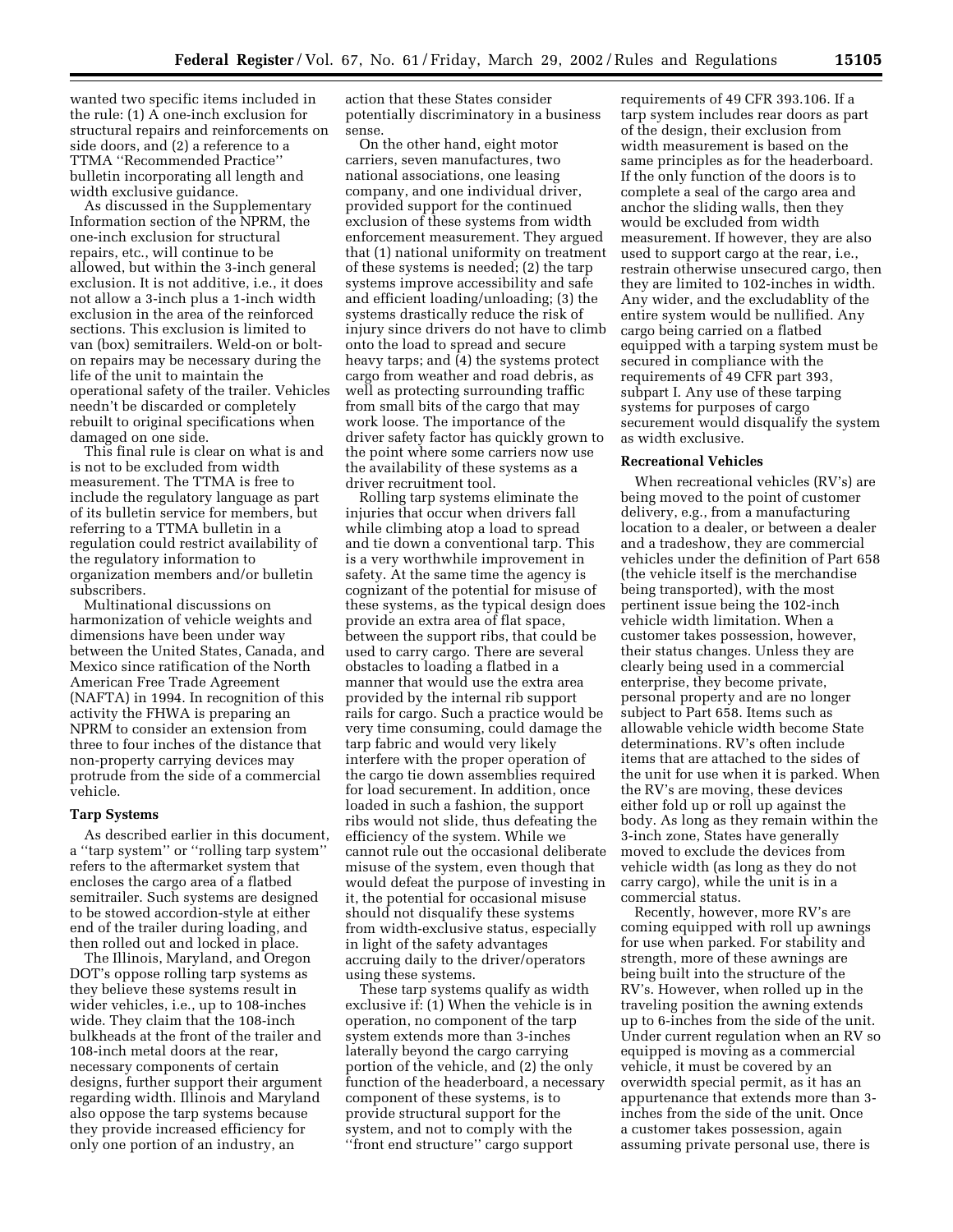no Federal requirement that States issue permits, and, in fact, in recent years many States have enacted legislation specifically exempting roll-up awnings from any width requirements for personal use vehicles.

The Wisconsin DOT, Recreational Vehicle Industry Association (RVIA) and Representative Bud Shuster, then chairman of the House Committee on Transportation and Infrastructure, all commented that this ''one-time'' requirement is not in the public interest. All three commented that for the short time and distance (relative to its eventual use) these units are commercial, they should be exempted from any permit requirements. These requirements simply add to the transportation (and eventually buyer) cost, and create unnecessary administrative burdens on State permitting offices already stretched thin with increased commercial needs. What the commenters are proposing would require an amendment of the definition of commercial vehicle used in this part. Such an action is beyond the scope of this rulemaking. However, in deference to these comments, as well as language contained in the Senate Committee on Appropriations report on S. 1178 (a bill making appropriations for DOT for FY 2002 and other purposes), the FHWA will proceed with a separate NPRM to consider appropriate regulatory changes in this area. (See S. Rep. No. 107–38, at 66 (2001)).

## **Comments on Specific Features of the NPRM**

# *Turn Signals*

The Utah DOT, American Trucking Associations (ATA), Commercial Vehicle Safety Alliance (CVSA), the Truck Manufacturer's Association (TMA), Specialized Carriers and Rigging Association (SC&RA), the National Automobile Dealers Association (NADA), and Grote Industries Inc. (a manufacturer of safety equipment), all opposed the 6-inch maximum extension for turn signals. The basis for their opposition was essentially the same: Given the variation in design of tractors, a 6-inch limit is too restrictive and may well make them invisible to other traffic, thus defeating the purpose of turn signals. These commenters also raised the issue of uniform enforcement, questioning where the 6-inches would be measured from, given the designs of truck tractors in use today.

The 6-inch limit was included in the NPRM in response to earlier comments in this rulemaking that some limit was needed to prevent equipment from extending so far that it would interfere

with adjacent or oncoming traffic. However, based on the comments received to the NPRM, the final rule simply exempts turn signals from width and length measurement regardless of their dimensions. A no-limit position on signals has been implied in the AASHTO policy 4 since at least 1963, and has been part of the Federal policy since 1979. As no support was provided for a limit, and several good arguments were presented in opposition, the current regulatory language remains in place and turn signals may be located wherever necessary to fulfill their purpose.

#### *Rearview Mirrors*

Seven commenters—the ATA, NADA, SC&RA, NATA, TMA, Grote Industries, Inc., and the Colorado State Patrol opposed the 12-inch maximum extension limit on rearview mirrors. The main theme of this opposition was similar to that expressed against a limit on turn signals. Twelve inches would be too restrictive. Many truck tractors are 96-inches wide while trailers are up to 102-inches wide with a 3-inch allowance for non cargo-carrying devices. A 12-inch limit could make it impossible to comply with Federal Motor Vehicle Safety Standard (FMVSS) number 111,5 which requires that ''mirrors shall be located so as to provide the driver a view to the rear along both sides of the vehicle \* \* \*'' [49 CFR 571.111 (S8.1)]. Enforcement would be a problem due to the varying designs of truck tractors. As with turn signals, the 12-inch limit was included in the NPRM in response to earlier comments in this proceeding that some limit was needed to prevent equipment from extending so far that it would interfere with adjacent or opposing traffic. However, based on the comments received to the NPRM, the final rule simply exempts rearview mirrors from width and length measurement regardless of their dimensions. The no-limit position on mirrors has been implied in the AASHTO policy since at least 1963, and has been part of Federal regulation since 1984. As no support was provided for a limit, and several good arguments were presented in opposition, as with turn signals the current regulatory wording

remains in effect. Rearview mirrors may extend as far as necessary to fulfill their function.

### *Swing Radius Concept*

The ATA commented that the swing radius language in the NPRM for exclusions at the front of a semitrailer or trailer, along with the additional definition, was not necessary, because the mechanics of articulated vehicle operation make any regulatory intervention in this area unnecessary. Swing radius language goes back to the language in the 1987 NOI, wherein any non-load carrying item within the swing radius of a trailer (or semitrailer) was excluded from length or width measurement. Swing radius is the radius from the kingpin to both front corners of the unit, and the area within that radius at the front end of the trailer. The ATA indicated that any devices included on the front of a trailing unit would have to remain within this ''swing radius'' area or run the risk of not clearing the corner of the cab on a turn. Such a situation would obviously cause damage not only to the device, but the cab as well.

A swing radius rule appears to be unnecessary. Accordingly, the language of this final rule simply exempts any non-load carrying device at the front of a trailer or semitrailer from length measurement. No limit is placed on the length of the item as the swing radius of the combination will generally control its size. The FHWA is prepared, however, to re-visit this issue if application of this rule results in vehicle designs or operational conditions that create potential safety problems for adjacent or oncoming traffic.

## *Three Inch Exclusion at the Front of a Vehicle*

The Oregon DOT opposes application of the 3-inch allowance for non-load carrying devices to the front of a vehicle, i.e., the power unit. It indicates that implementation of this provision will simply allow vehicles to be 3 inches longer, by no longer including any type of bumper in the overall measurement of a vehicle until it would extend more than 3 inches.

As we have stated throughout this discussion, the purpose of this rulemaking is to consolidate in a single location the regulatory language for length and width exclusive determinations. Our goal in issuing this final rule is essentially to maintain the status quo with respect to length and width exclusive devices. Insofar as the front of a vehicle is concerned, the NPRM obviously violated the stated intent of maintaining the status quo.

<sup>4</sup>See Footnote #1.

<sup>5</sup>Federal Motor Vehicle Safety Standard (FMVSS) number 111 (49 CFR 571.111) can be obtained through the National Highway Traffic Safety Administration, Publication Orders and Distribution, Suite 6123, 400 Seventh Street, SW., Washington, DC 20590. The standard may also be located through the Government Printing Office's website. The URL is *http://www.access.gpo.gov/ nara/cfr/cfr-retrieve.html.* Simply type 49 CFR part 571 Section 111 in the appropriate boxes.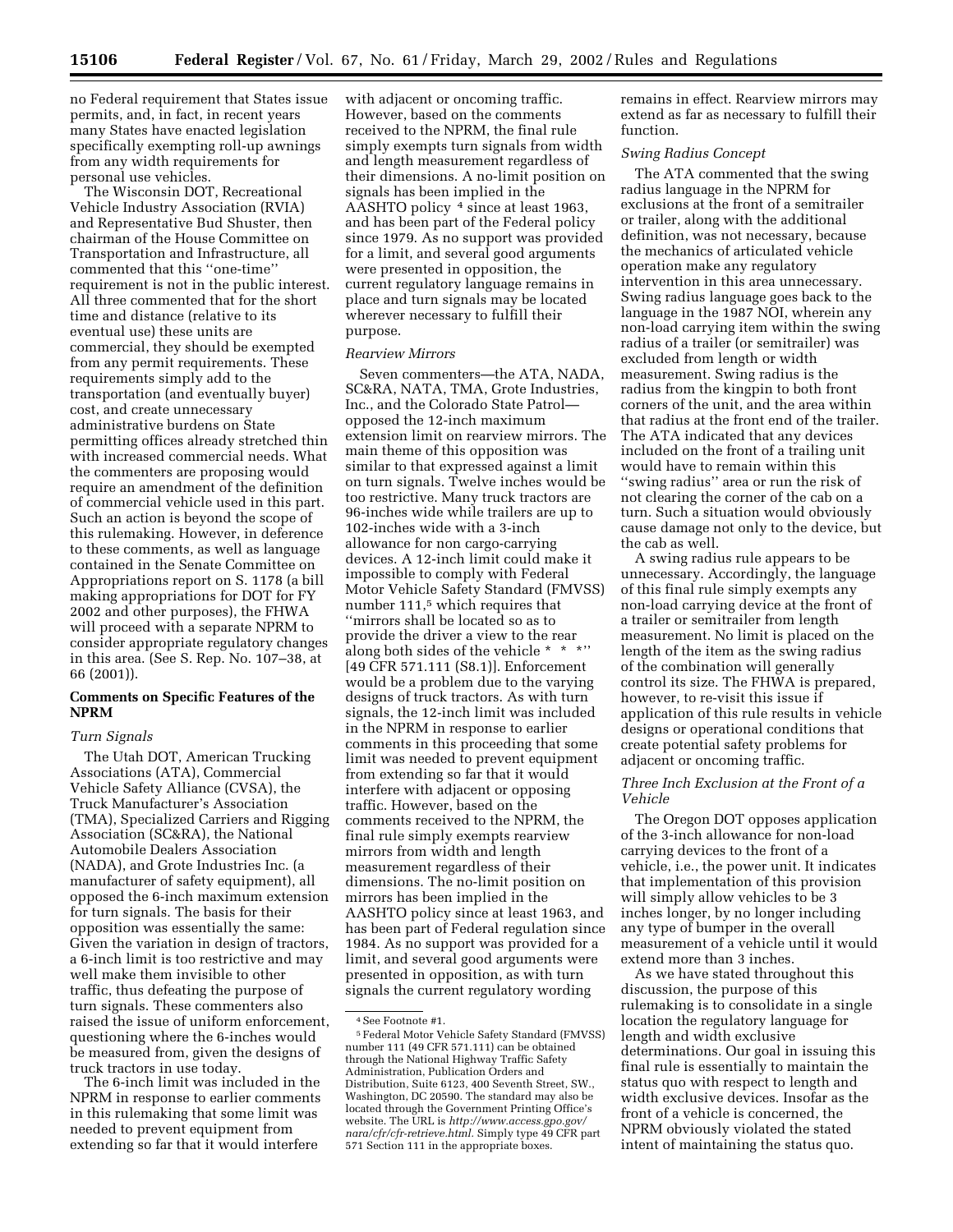Except for front overhang allowed on automobile transporters, the existing regulatory language in part 658, and other guidance issued by the FHWA over time, does not allow the exclusion from length measurement of any devices at the front of a vehicle. Clearly the NPRM language for proposed § 658.16(b) should not have included the phrase ''the front or'' in referring to the 3-inch exclusion zone. That has been corrected in this final rule; the 3 inch general exclusion for non-load carrying devices does not apply to the front of a commercial vehicle. The only item at the front of a commercial vehicle that is excluded from measurement of the vehicle length is a resilient bumper that may extend up to 6-inches from the front.

### *The 24-Inch Rear Exclusion*

The Oregon DOT commented that the 24-inch exclusion zone at the rear of a vehicle should be explicitly limited to those devices that are needed for loading and unloading the unit, and that any other non-cargo carrying devices should be limited to no more than a 3 inch exclusion. They are concerned that a general 24-inch exclusion zone will be used by industry to extend or locate equipment that is required on a vehicle (such as mud flaps, bumpers, and tail light assemblies) but that is non-load bearing, essentially resulting in a 24 inch longer trailer.

The State's concern is accommodated by this rule. The regulatory language regarding exclusions from length measurement of items at the rear of a vehicle includes the following: ''that do not extend more than 24-inches beyond the rear of the vehicle and are needed for loading or unloading.'' Such devices (and the additional items listed in new appendix D to part 658), aerodynamic devices and resilient bumpers are the only items that are excluded from length measurement at the rear of a semitrailer or trailer. Except for the loading/ unloading and aerodynamic devices, and the resilient bumpers, all other excluded devices at the rear of the semitrailer or trailer are limited to a maximum extension of 3-inches from the rear of the unit.

# *Aerodynamic Devices*

The Oregon DOT opposes the allowance of rigid aerodynamic devices at the rear of a vehicle, because its experience has been that carriers often use the interior space to conceal cargo that extends beyond the limit of the vehicle.

Aerodynamic devices on the rear of a vehicle pose a vexing problem. Maximizing fuel economy during

vehicle operation is once again becoming an increasingly important factor in the trucking industry, not to mention its importance in managing of the nation's fuel supply. On the other hand, through the development of standardized rear impact guards, the National Highway Traffic Safety Administration (NHTSA) and the Federal Motor Carrier Safety Administration (FMCSA) have provided a significantly improved degree of rear underride protection to reduce the often violent results of crashes where an automobile impacts the rear of a truck or semitrailer. In addition, there is, as Oregon points out, the potential for deliberate misuse in order to gain a competitive edge with respect to cargo hauling.

The NPRM included language that would allow flexible aerodynamic devices to extend up to 8 feet. This language was based on a request the FHWA received in 1993 from the developer of such a device. At that time we could not make a determination on the implications for highway safety of allowing this device and indicated that further consideration would be part of this rulemaking. Comments on this aspect of the NPRM were received from two State DOTs (Utah and Maryland) and the Commercial Vehicle Safety Alliance (CVSA). All three comments asked why the FHWA was considering the device, and the State DOTs had concerns over the safety implications for following vehicles of an 8-foot flexible device that might sway or oscillate due to cross winds. Since the original correspondence was received by the FHWA, no additional information has been provided by the developer of the device to indicate any operational experience, or that it has even been allowed to operate in any State. As with tarping systems discussed earlier, the potential for deliberate misuse of these devices should not rule out their use unless widespread deliberate violation becomes endemic with certain types of aerodynamic devices.

The final rule issued today allows certain aerodynamic devices to extend up to 5 feet beyond the rear of a commercial vehicle. A 5-foot device was included in the 1987 NOI. However, because of the need to make such devices compatible with the rearunderride provisions of the NHTSA and FMCSA safety regulations, the rule requires that aerodynamic devices ''have neither the strength, rigidity nor mass to damage a vehicle, or injure a passenger in a vehicle, that strikes a trailer so equipped from the rear.'' The NPRM mentioned aerodynamic devices ''made of flexible material which are

inflated by air pressure and lack a rigid structure.'' Such devices would most likely meet the requirements of § 658.16(b)(iv), but other aerodynamic designs may also be consistent with the rule. To repeat, developers of aerodynamic devices should keep in mind that this rule does not exempt motor carriers from complying with the FMCSA's rule (49 CFR 393.86).

The Agency is not in any way minimizing the critical importance of achieving the maximum possible fuel economy in the Nation's transportation system. But we cannot allow a device with the potential of negating the safety gains achieved by the rear underride protection rules.

## *Inadvertent Restrictions Imposed by a General 3-Inch Exclusion Zone*

The TMA comments highlighted two areas where the general 3-inch exclusion zone created by the language of the NPRM would be too restrictive: Steps and handholds for cab entry/ egress, and equipment such as winches that are often included at the front of a vehicle for certain vocational applications. As discussed above, the AASHTO has had a ''no limit'' policy on steps and hand holds for cab entry/ egress since at least 1963. That policy has been included in part 658 since its initial publication on June 5, 1984 (49 FR 23302). Given that the intention of this rulemaking is essentially to maintain the status quo with respect to length and width exclusive devices, this final rule continues to allow these items, without dimensional limit. The TMA comment concerning the front of the vehicles was the only mention of winches and related equipment. The power units of the STAA vehicles, to which this final rule applies, typically are only used to transport trailers and semitrailers, and for no other function. The TMA comment would appear to be directed to special use single unit vehicles such as tow trucks. Single unit vehicles are not STAA vehicles, and are not covered by these rules. States have complete discretion whether to include or exclude such devices from the length of straight trucks.

## *Automobile Transporter Support Ramps or ''Flippers'''*

The Maryland DOT expressed opposition to treating as length exclusive devices the extendable ramps or ''flippers'' on automobile transporters. The State argued that this proposal was inconsistent with the principle that length exclusive devices not be cargo carrying.

''Flippers'' are used for supporting vehicles that overhang the front or rear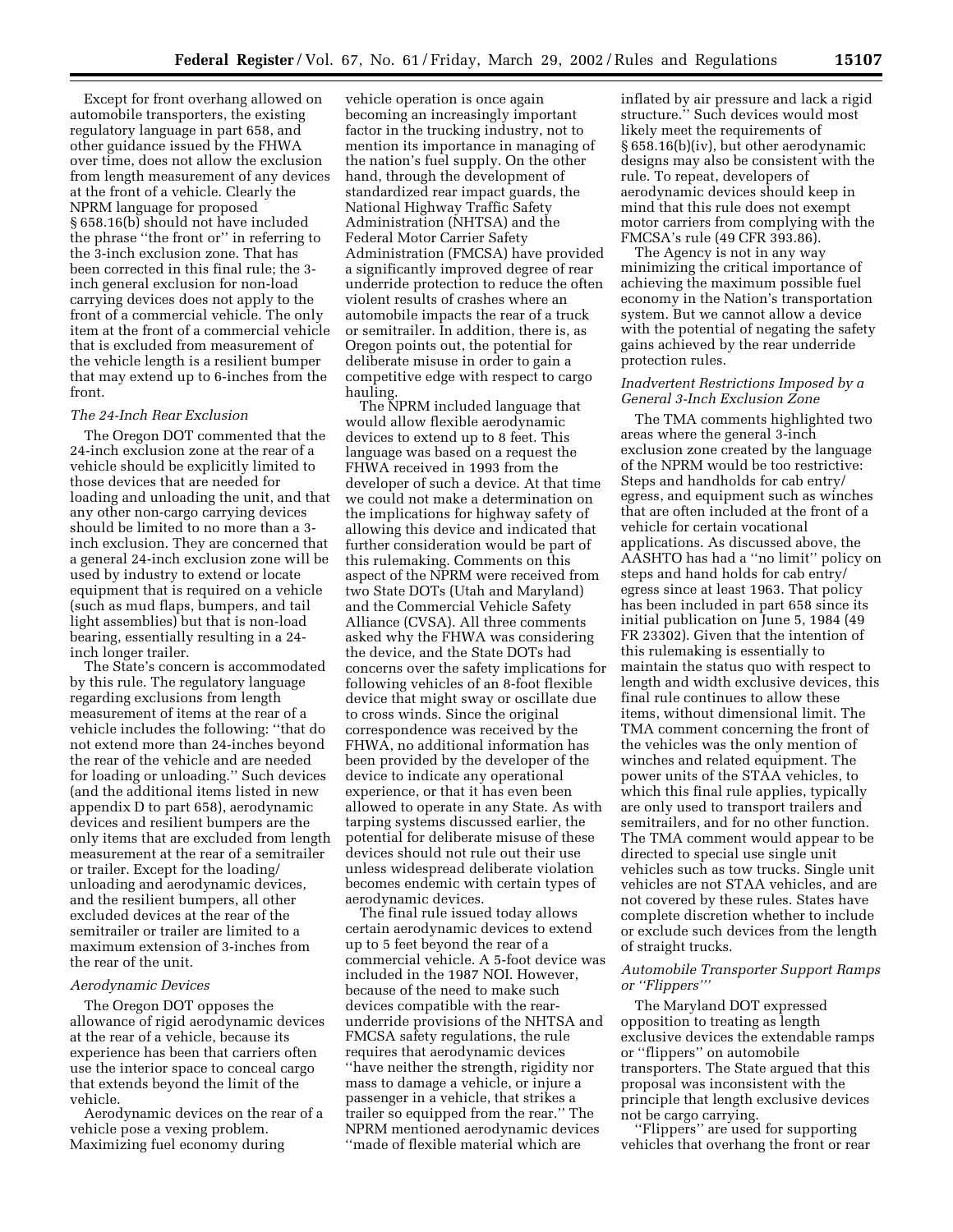of an automobile transporter. The vehicle overhang provisions of 23 CFR 658.13(e)(1)(ii) are based on the STAA's specialized equipment authority [49 U.S.C. 31111(g)], not its lengthexclusive provision [49 U.S.C. 31111(d)]. Congress explicitly designated automobile transporters as specialized equipment, and the FHWA adopted rules that conform to industry practice. For the last decade, the agency has consistently interpreted § 658.13(e)(1)(ii) as allowing the use of retractable platforms to position and secure vehicles. When auto transporters are empty, however, we concluded that these platforms should be included in any length measurement if not retracted. This enables vehicle transporters to maximize the capacity of their equipment, while requiring them to minimize vehicle length when the flippers are not needed. This rule codifies that policy.

# *Support for the NPRM*

Several commenters offered general support for the concept of the NPRM but had additional comments.

The National Automobile Transporters Association (NATA) supported the proposed language regarding retractable platforms or ''flippers'' on automobile transporters. As discussed above, this rule codifies what had previously been FHWA policy on this issue.

The American Bus Association (ABA) supported the overall concept of the NPRM, but would also like to see a separate commercial vehicle designation for motor coaches with its own size and weight rules. Such an action is beyond the scope of this rulemaking.

The National Automobile Dealers Association (NADA) also generally supported the NPRM, but asked that the dimensions of mirrors and turn signals not be limited. As discussed earlier, the final rule adopts that position.

#### **Other Requests**

#### *Auto Transporter Bumper Step*

The Supplementary Information section of the NPRM discussed the issue of allowing a step across the full width of the front bumper of an automobile transporter, extending outward from the front bumper. The operator would use the step in the loading/unloading process to secure the vehicle being transported at the front of the head rack. A commenter to the ANPRM asked for a 4-inch wide step, while the NPRM indicated that the 3-inch exclusion provided enough room, and if an additional inch was needed, that the step could be recessed in some manner

into the front of the unit. The ATA and the NATA provided similar comments on this issue. They contend that in order to avoid regulatory conflict with 49 CFR  $399.207(b)(4)$ , <sup>6</sup> the step should be 5inches deep, extending across the width of the front bumper. As an alternative to the step, the NATA proposed the FHWA consider excluding the front bumper of an auto transporter from length measurement and allow the step to be incorporated, *i.e.*, allow a 5-inch wide bumper to be length excluded.

Neither the specialized equipment rules in § 658.13(e)(1) nor the general length provisions in § 658.13(a)–(d) authorize steps that extend beyond the front bumper of automobile transporters, nor have FHWA interpretations allowed any such devices. The FMCSA's step regulations apply only to ''high profile COE [cabover-engine] trucks or truck tractors,'' which are rarely used for auto transporters, and they require steps ''on each *side* of the vehicle where a seat is located \* \* \*'' [49 CFR 399.207(b) (emphasis added)], not at the front of the vehicle. All previous Federal statements on length exclusive devices have referred to the trailer or semitrailer.

Allowance of a 5-inch straight edge across the width of a power unit may at times help an operator with vehicle securement on the headrack, although a shorter operator may not be able to reach the equipment. However, that edge could at all times pose a safety threat to any person or object that may come in contact with it, depending on the speed of the vehicle. In addition, the existence of such a step may also be in conflict with 49 CFR 393.203(e), which reads '' The front bumper must not be missing, loosely attached, or protruding beyond the confines of the vehicle so as to create a hazard.''

Earlier in this section, a 3-inch exclusion zone at the front of the vehicle was discussed and rejected. For the same basic reasons, this final rule does not allow any type of step at the front of a vehicle (which for STAA vehicles means the power unit) to be length exclusive. There are alternatives available, if auto transporters must contain a capability for the operator to reach the bottom of the headrack with something other than a ladder.

The only item at the front of a commercial vehicle that is excluded from length measurement by this final rule is a resilient bumper up to 6 inches

deep. In order to avoid undue hardship for operators of auto transporters that already include a step, the FHWA will allow a period of 3 years from the effective date of this rule for existing vehicles to comply with this rule. It will be the responsibility of the operator of the unit to show proof of the existence of the step prior to the effective date of this rule. Such proof can be in the form of a work order for equipment modification, a receipt for purchase and installation of the piece, or any similar type of documentation. However, three years after the effective date of this rule, anything other than a resilient bumper will be included in the vehicle's length.

#### *Dromedary Boxes*

The ATA suggested that the agency use this rulemaking as an opportunity to designate truck tractors with dromedary equipment used by the munitions hauling industry as specialized equipment. That is beyond the scope of this rulemaking.

# *Equipment Grandfathers*

The TTMA raised the issue of grandfathering equipment that has been in use since publication of the 1987 NOI, if this final rule were to change application of the length and width exclusive concepts. As we have noted several times throughout this section, the intent of this proceeding is to continue to allow virtually all of the equipment and devices that up to now the FHWA has indicated are, or should be, excludable from the measurement of vehicle length or width. The only equipment grandfathering included in this final rule involves automobile transporters with a step on the front bumper to assist the operator in reaching the headrack, which also causes the unit to exceed the 65- or 75 foot length limits that apply to these transporters.

# **Multi-Cargo Carrying Limitation Information—Michigan**

Information provided by the State of Michigan has shown that the operation of a truck-trailer combination with an overall length of 70 feet used to haul saw logs, pulpwood, and tree length poles, has been legal under State law since May 1990. In bringing this fact to our attention, the State has also provided information in the form of affidavits to show that truck-trailer combinations at the 70-foot length were in operation in the State prior to June 1, 1991. These affidavits are from both State officials and private operators. Appendix C is being revised today to correct this oversight.

<sup>6</sup> 49 CFR part 399, Employee Safety and Health Standards, Subpart L, Step, Handhold, and Deck Requirements for Commercial Motor Vehicles, is available online from the URL: *http:// www.access.gpo.gov/nara.*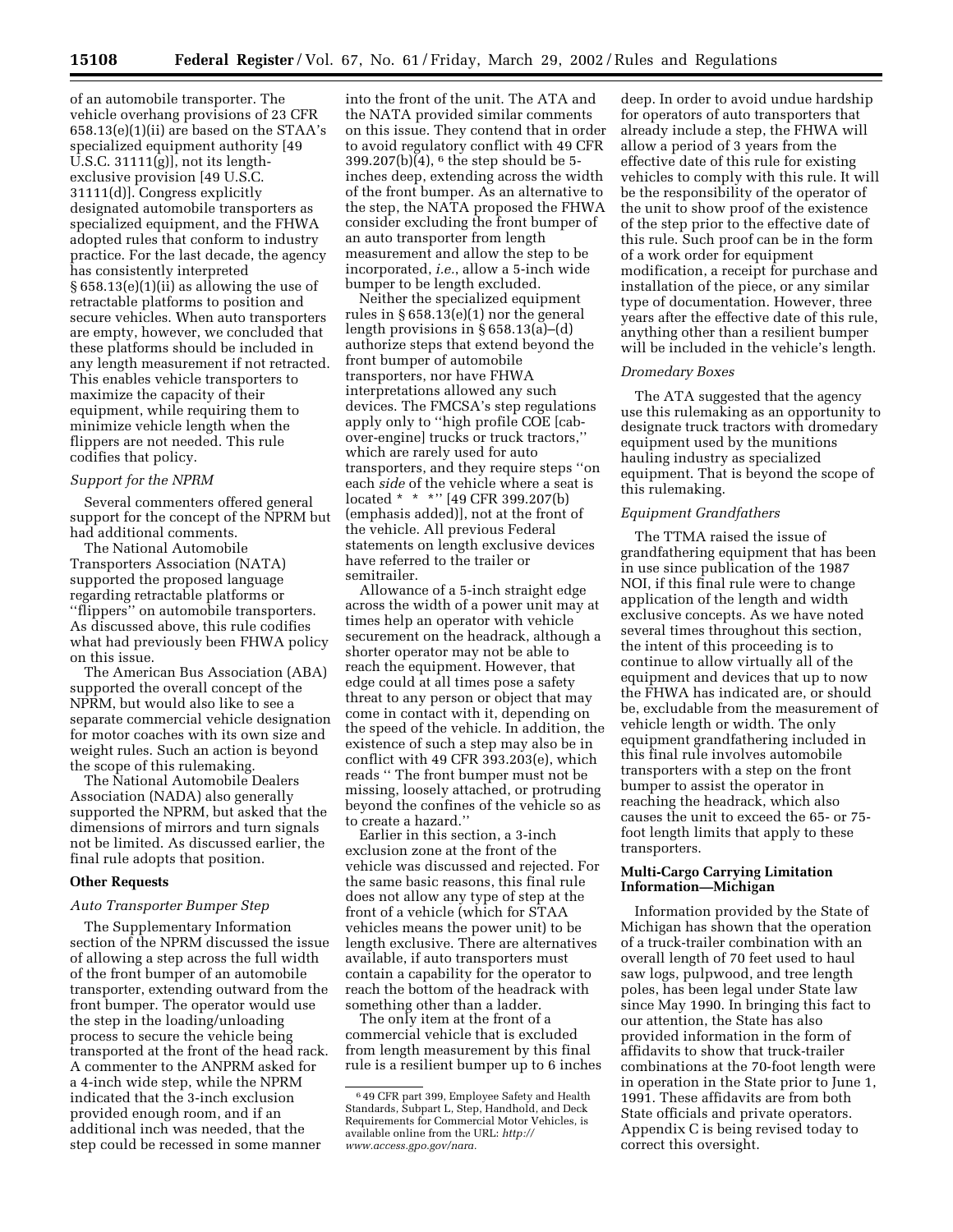### **Rulemaking Analyses and Notices**

# **Executive Order 12866 (Regulatory Planning and Review) and DOT Regulatory Policies and Procedures**

We have determined that this action is not a significant regulatory action within the meaning of Executive Order 12866 or significant within the meaning of Department of Transportation regulatory policies and procedures. This final rule will not adversely affect, in a material way, any sector of the economy. There will not be any additional costs incurred by any affected group as a result of this rule. In addition, this final rule will not interfere with any action taken or planned by another agency and will not materially alter the budgetary impact of any entitlements, grants, user fees or loan programs. Therefore a regulatory evaluation is not required.

#### **Regulatory Flexibility Act**

In compliance with the Regulatory Flexibility Act (5 U.S.C. 601–612), we have evaluated the effects of this rule on small entities. The FHWA certifies that this action will not have a significant economic impact on a substantial number of small entities. This action merely replaces previous policy guidance on specific devices that may extend beyond the structural members of a vehicle with a general rule covering how far devices may extend beyond the structural members of vehicles.

### **Executive Order 13132 (Federalism)**

This action has been analyzed in accordance with the principles and criteria contained in Executive order 13132, dated August 4, 1999, and it has been determined that this action does not have a substantial direct effect or significant federalism implications on States that would limit the policymaking discretion of the States.

### **Executive Order 12372 (Intergovernmental Review)**

Catalog of Federal Domestic Assistance Program Number 20.205, Highway Planning and Construction. The regulations implementing Executive order 12372 regarding intergovernmental consultation on Federal programs and activities apply to this program.

### **Paperwork Reduction Act of 1995**

This action does not contain a collection of information under the Paperwork Reduction Act of 1995, 44 U.S.C. 3501–3520.

# **Unfunded Mandates Reform Act of 1995**

This rule does not impose unfunded mandates as defined by the Unfunded Mandates Reform Act of 1995 (Public Law 104–4, March 22, 1995, 109 Stat. 48). This rule will not result in the expenditure by State, local and tribal governments, in the aggregate, or by the private sector, of \$100 million or more in any one year.

## **Executive Order 12988 (Civil Justice Reform)**

This action meets applicable standards in sections 3(a) and 3(b)(2) of Executive Order 12988, Civil Justice Reform, to minimize litigation, eliminate ambiguity, and reduce burden.

# **Executive Order 13045 (Protection of Children)**

We have analyzed this action under Executive Order 13045, Protection of Children from Environmental Health Risks and Safety Risks. This rule is not an economically significant rule and does not concern an environmental risk to health or safety that may disproportionately affect children.

# **Executive Order 12630 (Taking of Private Property)**

This rule will not effect a taking of private property of otherwise have taking implications under Executive Order 125630, Governmental Actions and Interference with Constitutionally Protected Property Rights.

### **National Environmental Policy Act**

The Agency has analyzed this section for the purposes of the National Environmental Policy Act of 1969, as amended (42 U.S.C. 4321 *et seq.*) and has determined that this action will not have any effect on the quality of the environment.

# **Executive Order 13175 (Tribal Consultation)**

The FHWA has analyzed this final rule under Executive Order 13175, dated November 6, 2000, and believes that the rule will not have substantial direct effects on one or more Indian tribes; will not impose substantial direct compliance costs on Indian tribal governments; and will not preempt tribal law. Therefore, a tribal summary impact statement is not required.

#### **Executive Order 13211 (Energy Effects)**

We have analyzed this rule under Executive Order 13211, Actions Concerning Regulations that Significantly Affect Energy Supply, Distribution, or Use. We have

determined that it is not a significant energy action under that order because it is not a significant regulatory action under Executive Order 12866 and is not likely to have a significant adverse effect on the supply, distribution or use of energy. Therefore, a Statement of Energy Effects under Executive Order 13211 is not required.

## **Regulation Identification Number**

A regulation identification number (RIN) is assigned to each regulatory section listed in the Unified Agenda of Federal Regulations. The Regulatory Information Service Center publishes the Unified Agenda in April and October of each year. The RIN contained in the heading of this document can be used to cross reference this section with the Unified Agenda.

### **List of Subjects in 23 CFR Part 658**

Grants Program—transportation, Highways and roads, Motor carriers.

Issued on: March 21, 2002.

# **Mary E. Peters,**

*Federal Highway Administrator.*

In consideration of the foregoing, the FHWA amends 23 CFR part 658 as follows:

# **PART 658—TRUCK SIZE AND WEIGHT, ROUTE DESIGNATIONS—LENGTH, WIDTH AND WEIGHT LIMITATIONS**

1. Revise the authority citation for part 658 to read as follows:

**Authority:** 23 U.S.C. 127 and 315; 49 U.S.C. 31111, 31112, and 31114; 49 CFR 1.48(b)(19) and (c)(19).

2. Amend § 658.5 by revising the definition of ''Length Exclusive Ddevices'', removing the definition of ''Safety Devices-Width Exclusion'' and adding the definition of ''Width Exclusive Devices'' in alphabetical order, to read as follows:

# **§ 658.5 Definitions.**

\* \* \* \* \* *Length Exclusive Devices.* Devices excluded from the measurement of vehicle length. Such devices shall not be designed or used to carry cargo.

\* \* \* \* \* *Width Exclusive Devices.* Devices excluded from the measurement of vehicle width. Such devices shall not be designed or used to carry cargo.

3. In § 658.13, revise paragraph (e)(1)(ii), remove paragraph (f), and redesignate paragraphs (g) and (h) as paragraphs (f) and (g), respectively, to read as follows:

# **§ 658.13 Length.**

\* \* \* \* \*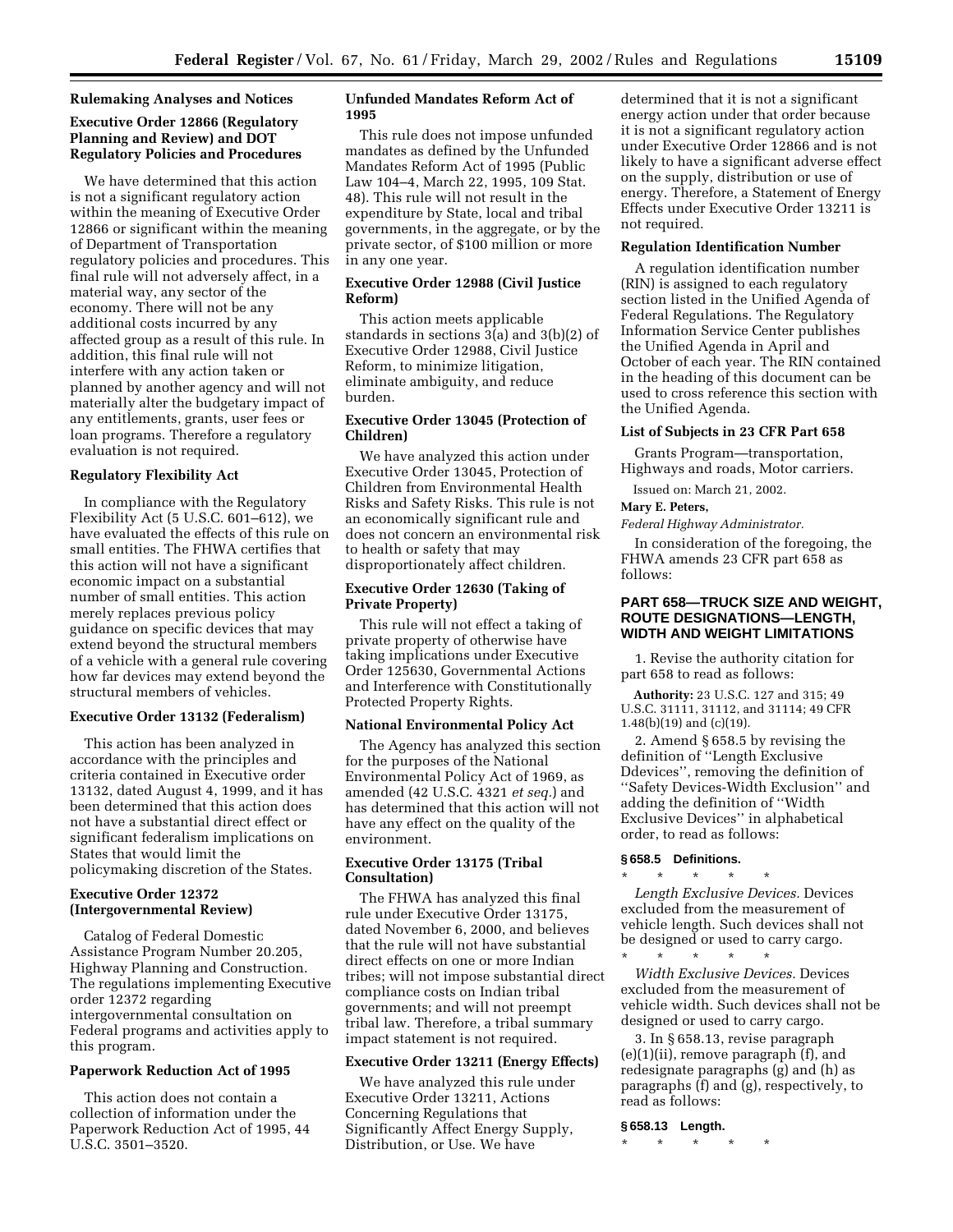$(e) * * * (1) * * * *$ 

(ii) All length provisions regarding automobile transporters are exclusive of front and rear cargo overhang. No State shall impose a front overhang limitation of less than 3 feet or a rear overhang limitation of less than 4 feet. Extendable ramps or ''flippers'' on automobile transporters that are used to achieve the allowable 3-foot front and 4-foot rear cargo overhangs are excluded from the measurement of vehicle length, but must be retracted when not supporting vehicles.

\* \* \* \* \*

### **§ 658.15 [Amended]**

4. Amend § 658.15 by removing paragraph (c) and redesignating paragraph (d) as paragraph (c).

5. Add § 658.16 to read as follows:

### **§ 658.16 Exclusions from length and width determinations.**

(a) Vehicle components not excluded by law or regulation shall be included in the measurement of the length and width of commercial motor vehicles.

(b) The following shall be excluded from either the measured length or width of commercial motor vehicles, as applicable:

(1) Rear view mirrors, turn signal lamps, handholds for cab entry/egress, splash and spray suppressant devices, load induced tire bulge;

(2) All non-property-carrying devices, or components thereof—

(i) At the front of a semitrailer or trailer, or

(ii) That do not extend more than 3 inches beyond each side or the rear of the vehicle, or

(iii) That do not extend more than 24 inches beyond the rear of the vehicle and are needed for loading or unloading, or

(vi) Listed in appendix D to this part; (3) Resilient bumpers that do not extend more than 6 inches beyond the front or rear of the vehicle;

(4) Aerodynamic devices that extend a maximum of 5 feet beyond the rear of the vehicle, provided such devices have neither the strength, rigidity nor mass to damage a vehicle, or injure a passenger in a vehicle, that strikes a trailer so equipped from the rear, and provided also that they do not obscure tail lamps, turn signals, marker lamps, identification lamps, or any other required safety devices, such as hazardous materials placards or conspicuity markings; and

(5) A fixed step up to 3 inches deep at the front of an existing automobile transporter until April 29, 2005. It will be the responsibility of the operator of

the unit to prove that the step existed prior to April 29, 2002. Such proof can be in the form of a work order for equipment modification, a receipt for purchase and installation of the piece, or any similar type of documentation. However, after April 29, 2005, the step shall no longer be excluded from a vehicle's length.

(c) Each exclusion allowance is specific and may not be combined with other excluded devices.

(d) Measurements are to be made from a point on one side or end of a commercial motor vehicle to the same point on the opposite side or end of the vehicle.

6. Amend appendix C to part 658 by revising the entry for the State of Michigan in the table entitled ''Vehicle Combinations Subject to Pub. L. 102– 240'', and by adding a listing for the State of Michigan for a truck-trailer combination vehicle after the existing listing for truck tractor. The amended and added portions of appendix C read as follows:

**Appendix C to Part 658—Trucks Over 80,000 Pounds on the Interstate System and Trucks Over STAA Lengths on the National Network**

\* \* \* \* \*

## VEHICLE COMBINATIONS SUBJECT TO PUB. L. 102–240

| <b>State</b> |  |  | Truck tractor and 2 trailing units |  | Truck tractor and 3 trailing units |  |  | Other |     |
|--------------|--|--|------------------------------------|--|------------------------------------|--|--|-------|-----|
|              |  |  |                                    |  |                                    |  |  |       |     |
| Michigan     |  |  |                                    |  | No.                                |  |  |       | 63' |
|              |  |  |                                    |  |                                    |  |  |       |     |

\* \* \* \* \*

State: Michigan

Combination: Truck-trailer

Length of Cargo-Carrying Units: 63 feet

Operational Conditions:

*Weight:* This combination must operate in compliance with State laws and regulations. Because it is not an LCV, it is not subject to the ISTEA freeze as it applies to maximum weight.

*Driver:* The driver must have a commercial driver's license with appropriate endorsement.

*Vehicle:* The overall length of this combination is limited to 70 feet. The only cargo that may be carried is saw logs, pulpwood, and tree length poles.

*Permit:* None required.

*Access:* All NN routes.

*Routes:* All NN routes.

*Legal Citations:* Michigan Public Act 300, section 257.719.

\* \* \* \* \*

7. Part 658 is amended by adding appendix D to read as follows:

# **Appendix D to Part 658—Devices That Are Excluded From Measurement of the Length or Width of a Commercial Motor Vehicle**

The following devices are excluded from measurement of the length or width of a commercial motor vehicle, as long as they do not carry property and do not exceed the dimensional limitations included in § 658.16. This list is not exhaustive.

1. All devices at the front of a semitrailer or trailer including, but not limited to, the following:

(a) A device at the front of a trailer chassis to secure containers and prevent movement in transit;

(b) A front coupler device on a semitrailer or trailer used in road and rail intermodal operations;

(c) Aerodynamic devices, air deflector;

(d) Air compressor;

(e) Certificate holder (manifest box);

(f) Door vent hardware;

(g) Electrical connector;

- (h) Gladhand;
- (i) Handhold;

(j) Hazardous materials placards and

(k) Heater; (l) Ladder;

(m) Non-load carrying tie-down devices on automobile transporters;

(n) Pickup plate lip;

(o) Pump offline on tank trailer;

(p) Refrigeration unit;

(q) Removable bulkhead;

- (r) Removable stakes;
- (s) Stabilizing jack (anti-nosedive device);
- (t) Stake pockets;
- (u) Step;
- (v) Tarp basket;
- (w) Tire carrier; and
- (x) Uppercoupler.

holders;